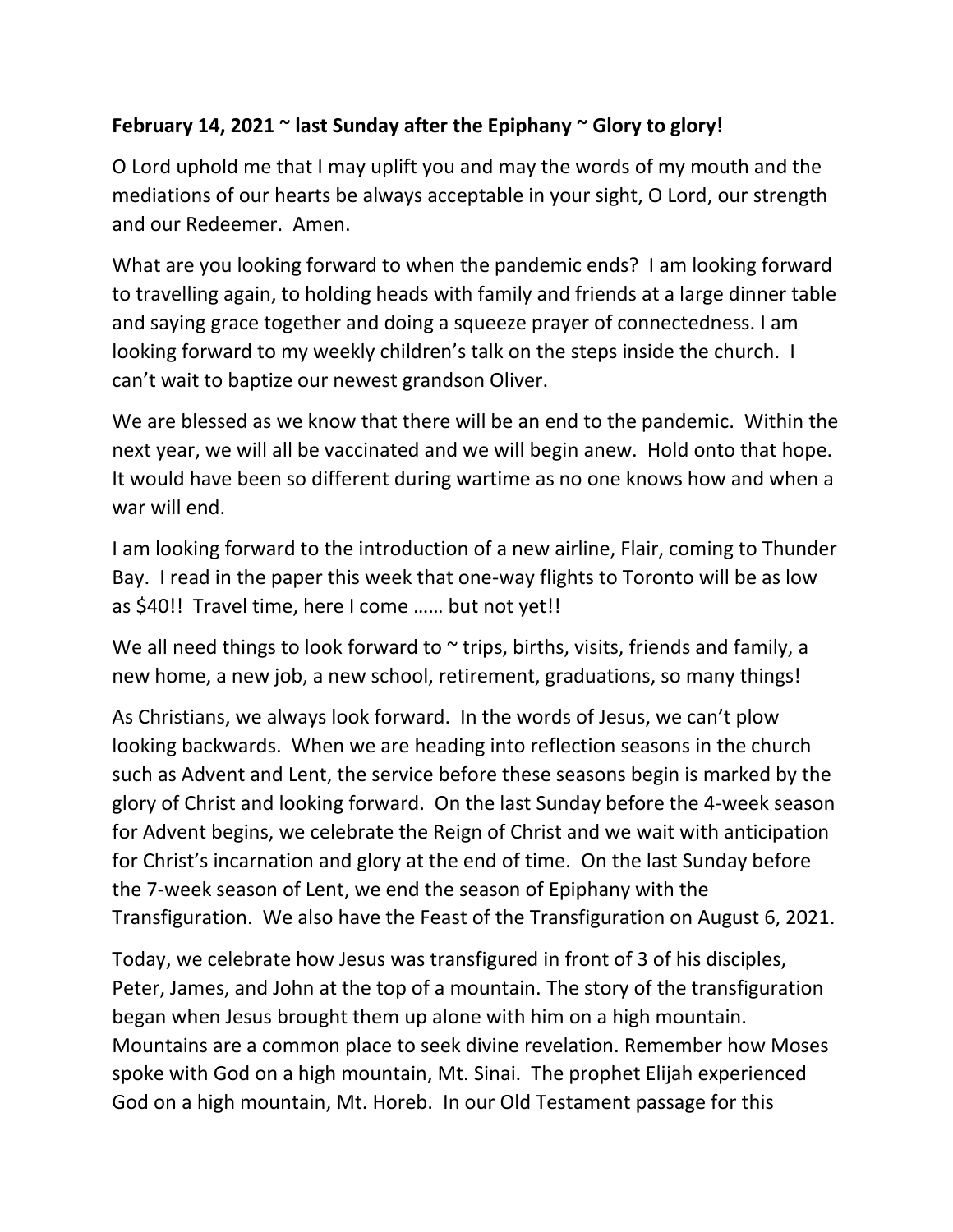morning from the 2<sup>nd</sup> Book of Kings, Elisha is blessed to see his mentor Elijah ascending to heaven in a chariot of fire. Jesus enjoyed praying on hilltops and teaching on hilltops. Think about the Sermon on the Mount (Matthew 5-7). Jesus would slip away for private prayer on hilltops, sometimes all night. After the feeding of the 5000, Jesus went up the mountain by himself to pray. (Matthew 14:22)

We are not told the name of the mountain where Jesus was transfigured, but rather that it was a "high mountain" (Mark 9:2). Theologians have debated for centuries between 2 mountains, Mt. Tabor or Mt. Hermon, for the location of the transfiguration.

This significant event in the ministry of Jesus took place not after the crucifixion or the resurrection or the ascension. It took place during his 3 years of ministry, before Jesus went to Jerusalem, before his trial, and before his suffering and dying for us.

Here is what happened: Jesus "was transfigured before them and his clothes became dazzling white, such as no one on earth could bleach them." Mark 9:2-3

I love the word TRANSFIGURED. It means Jesus was transformed into something beautiful and lifted up. In fact, the glory of his divinity shone through him. That is why the transfiguration is important. It supports Christ's divinity. God speaks to Peter, James, and John and says the same words that God spoke at Jesus' Baptism.

```
"This is my Son, the Beloved!" Mark 9:7
```
The transfiguration was a marker, a sign of hope, a sign of glory that reminds us of the true nature of Christ and points us towards Easter. We need strengthening. We need moments of grace to look forward to. We need to be changed into Christ's likeness and share in his glory.

In just 3 days, we will be entering Lent through Ash Wednesday. We will use the 7 weeks of Lent, to draw closer to God, and to ask for mercy and forgiveness. Life is uncertain and fleeting and we must, as disciples of Jesus, use these 40 days to ask to be cleansed so we too may be transfigured and show God's glory to the world.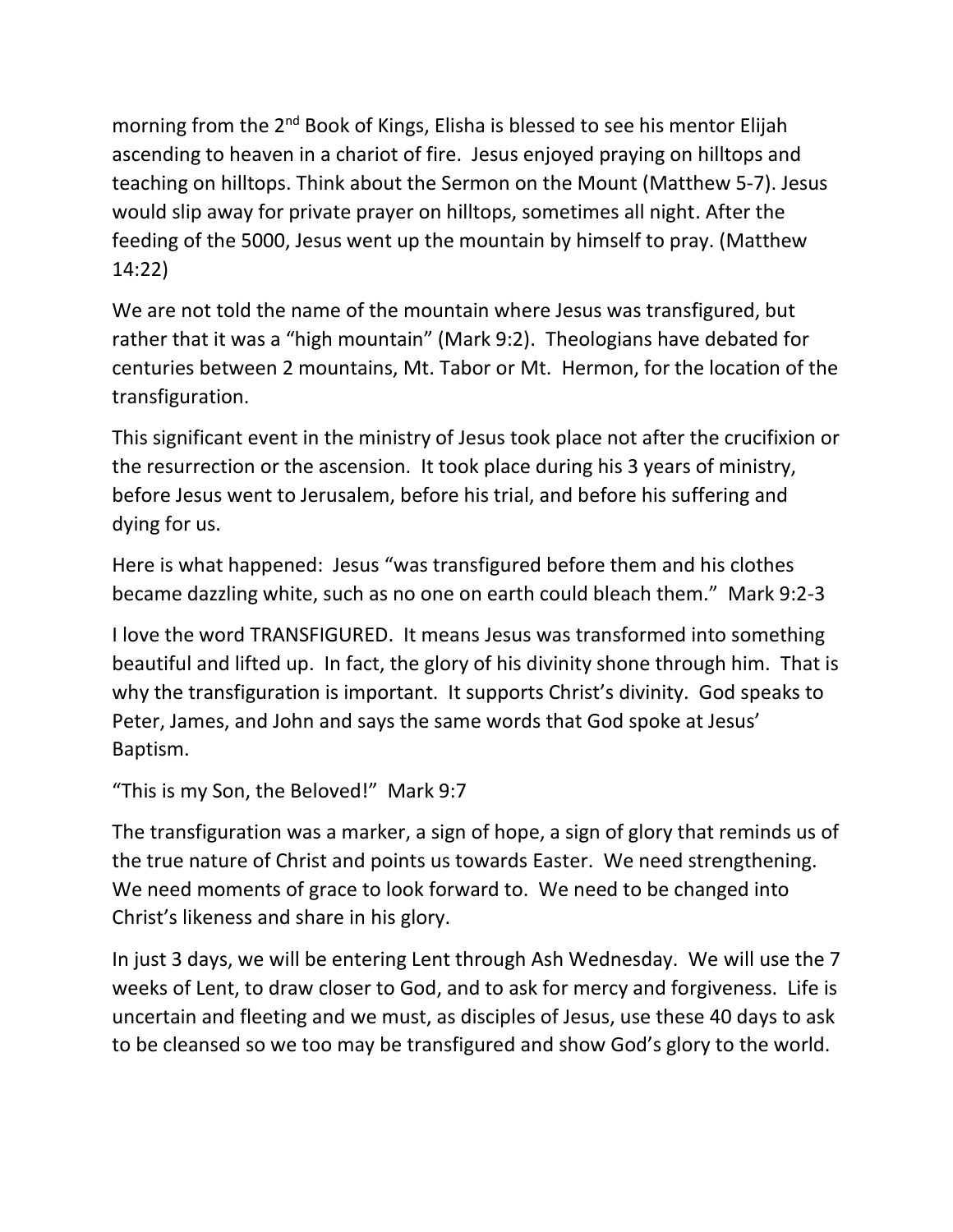I encourage you to drive by the outside of the church on Ash Wednesday, February 17 between noon and 1 pm. No matter how cold it is, I and two of our Lay Readers, Alison and Marty, will be there standing on the road. I will bless you and they will give you a small container of ashes. You will take them home and during our 7 pm Live Stream on Ash Wednesday, *you will make an ash* cross on your forehead, and say with me the words:

## *Remember you are dust and to dust you shall return.*

We don't practice Lenten devotions because we have nothing else to do. We practice them because we know that it is through the power of God that we are reminded that life is a precious gift and that through faith in Jesus, we are given eternal life.

That is the signpost that we keep our eyes focused upon. When you add a spiritual practice to your Lenten disciples, whether you add an increase in prayer or a change in your tithing habits, or you fast from favourite foods, whenever it gets hard, think about why you are doing this. Think about our Saviour transfigured on the mountain and how heaven came down to earth on that day.

Today is also Valentine's Day. A day when we celebrate LOVE. We remember the Bible's definition of God which is:

GOD IS LOVE (from 1 John 4:8)

We share in God's glory and grow in God's likeness and become transfigured ourselves when we love, "not in word or speech, but in truth and action." (1 John 3:18)

Jouni and I are blessed with wonderful neighbours. Yesterday our neighbour Shirley dropped by with a loaf of fresh raisin bread from a bakery including a hand written card from Shirley and her husband Greg wishing us a Happy Valentine's Day. These neighbours love in "truth and action."

I chaired the annual vestry meeting for St. John's in Schreiber yesterday and they have been without a rector for 7 years and yet they carry on together as a community of faith, united in truth and in action. They worship together, they support each other, they reach out into the community with their thrift shop, they love "in truth and action."